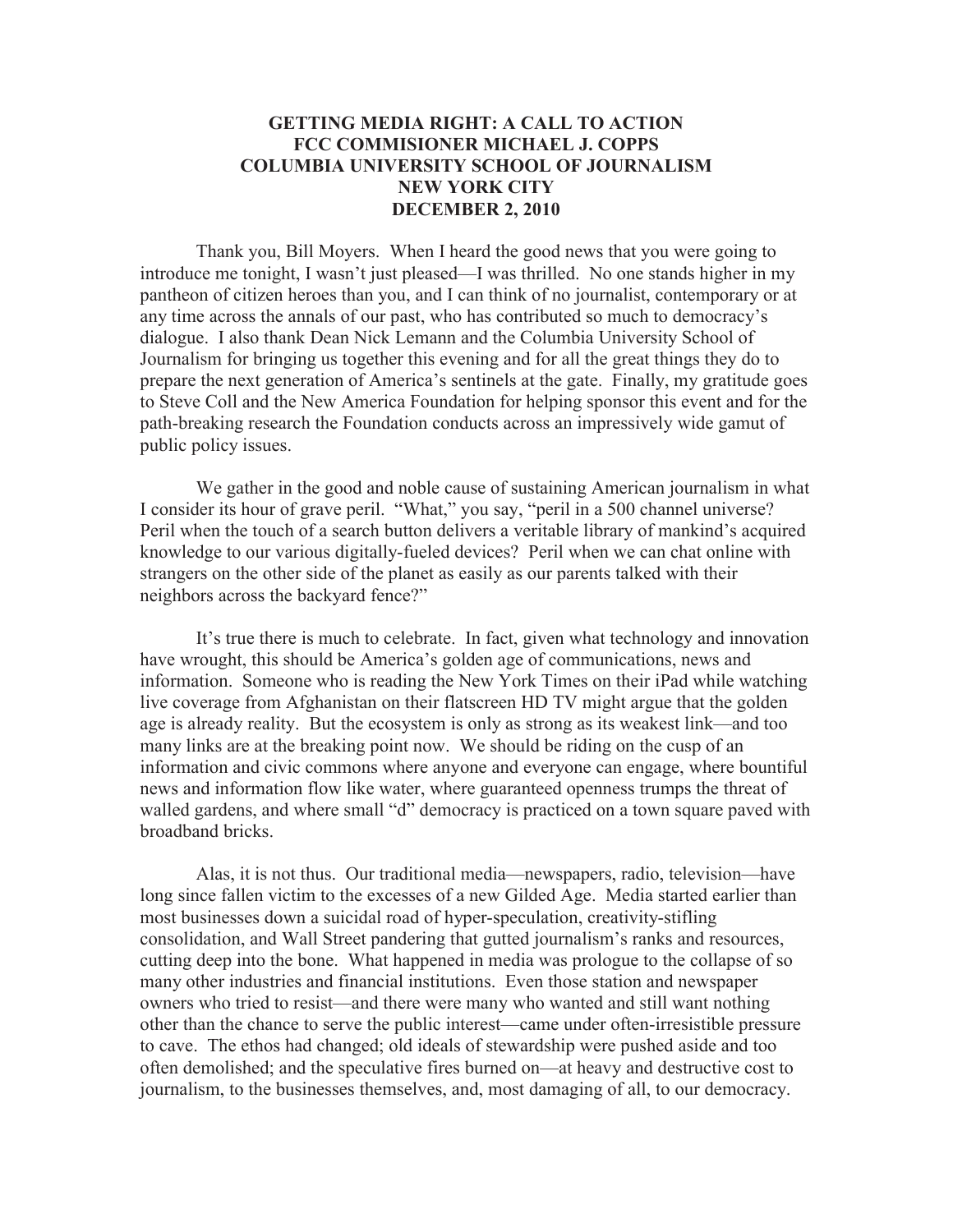Making it a perfect storm, this private sector debacle was aided and abetted by the public sector. This is the saddest part of the tale. The place where I work—the Federal Communications Commission—blessed it all, encouraged the consolidation mania, and went beyond even that to eviscerate just about every public interest responsibility that generations of reformers had fought for and won in radio and TV. One FCC Chairman summed up the agency's attitude that there was nothing special about the media by saying, "a television set is nothing but a toaster with pictures." So much for the people's airwaves and for any semblance of concern for the fragile news and information infrastructure that is the lifeblood of society's conversation with itself.

But "Wait!" you say, all this is talk of yesteryear—old Commissioner, old media and old technologies better consigned to the ash-heap of history. The Digital Age is upon us, we are assured, everything has changed, and our certain reward will be new and better media, more local news, enhanced global information, and a technology-fueled civic dialogue where all citizens are created equal.

Yet neither revolutions nor technologies come with guarantees, do they? One revolution creates a brave new nation that becomes democracy's best hope; another visits terror and destruction. New technologies can restore a brain or save a heart; others put our planet in peril or threaten to obliterate us all. Making technologies and revolutions serve the common good is, in every important way, up to us.

In his masterful new book, *The Master Switch*, Tim Wu revisits generations of media technologies, elucidating how each one's much-vaunted promise of unparalleled openness was eventually short-circuited—radio, film, TV and cable. And while he doesn't believe the Internet is necessarily doomed to tread the same destructive path, surely we see signs that it could. Consolidation is already well-advanced and businesses clearly dream about on-ramps with tollbooths dotting the information highway. Arguments rage over the right to secretly manage and prioritize content and to favor the affluent few at the expense of the many. Increasingly, the private interests who design and control our Twenty-first century information infrastructure resemble those who seized the master switch of the last century's communications networks.

Individual gatekeepers may change over time—tomorrow's might not be today's—but somehow the urge to be the keeper of the keys seems always to survive through generations of technology change. So it happened, as the doors were opened to the seemingly limitless prospects of the new media age, that public policy-makers once again became the willing accomplices of special interests. Indeed, the FCC spent the first eight years of the new century removing broadband from any meaningful public policy oversight, deregulating the telecom/cable duopoly, and blessing evermore competitionkilling consolidations that narrowed consumer choice and inflated consumer bills. Other nations forged ahead of us in providing high-speed, value-laden broadband to their citizens. Perhaps one day we'll catch up. Perhaps one day we will harvest the full value of the Internet as an information and civic commons—but that will require some altered private sector aspirations and dramatically different public policy. I believe that happy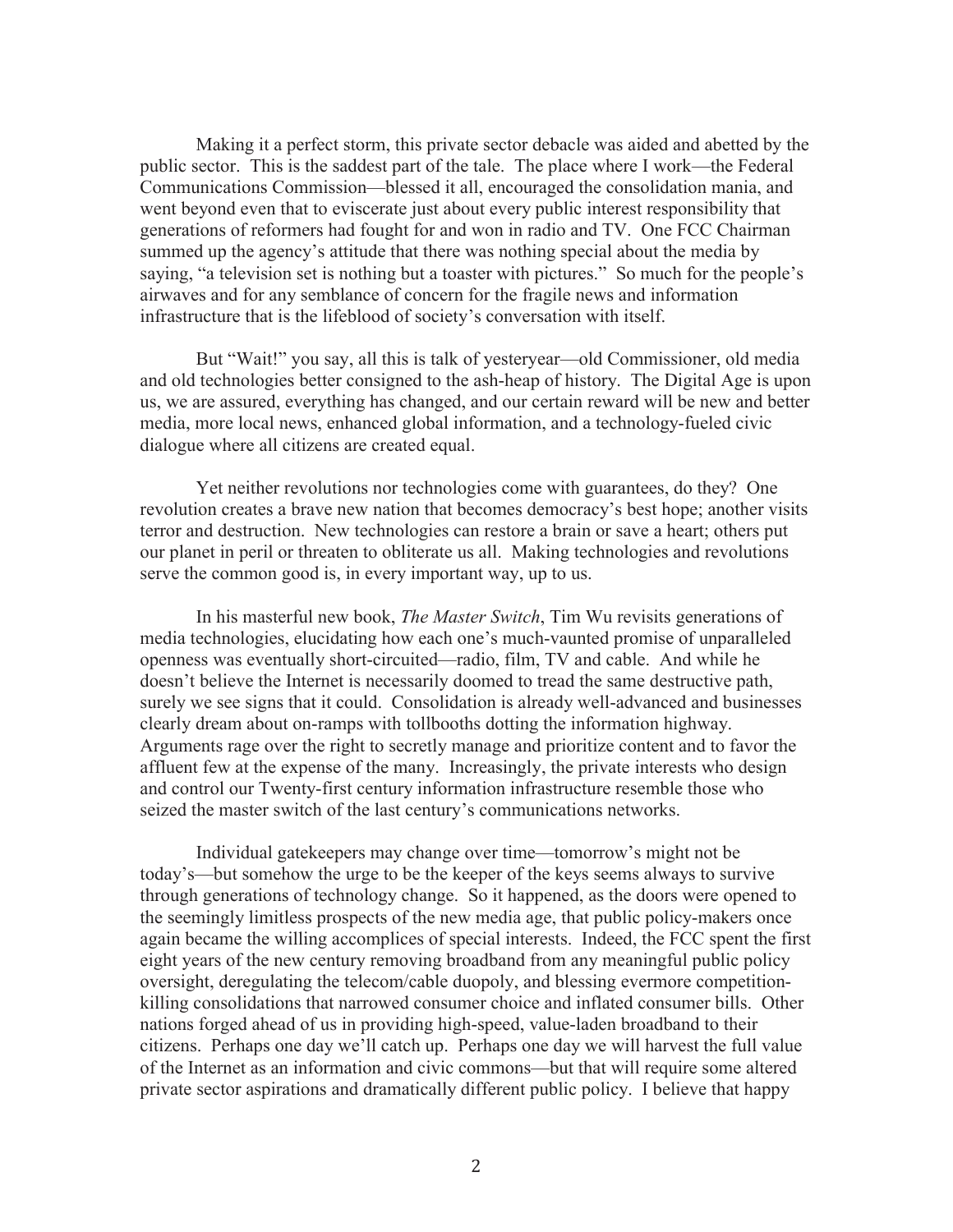outcome can come—but it is still years and lots of hard work away.

Meanwhile, we find ourselves in perilous transition. The news and information journalism we depended upon is fast-disappearing from old media and has not found the sustaining resources it requires in the new. **FACT**: We've lost 35,000 members of the news industry in the past three years. **FACT**: Hundreds of newspapers have closed their doors and, last year alone, 367 magazines went out of business. **FACT**: Twenty-seven states have no full-time reporter accredited to Capitol Hill. Statehouse coverage has been slashed by a third in the past six years. How's that for our ability to hold the powerful accountable? **FACT**: Chris Dodd recently remarked that at one point in his 30-year Senate career, 11 reporters covered his activities on a day-to-day basis. In 2010, there were none. **Fact**: More money by far, more than \$3 billion, was spent on political ads in the last election cycle than was spent on serious coverage of the issues that will determine the country's fate. **FACT**: The Annenberg School earlier this year released an in-depth report documenting that in the average 30 minute local news broadcast, less than 30 seconds is given over to cover hard local government news. If it bleeds it leads, but if it's democracy's life-blood, let it hemorrhage. **FACT**: Just this week, the Washington Independent, one of the really promising new media websites, folded. It could be just one of many if a sustainable model of financing is not found. **FACT**: Newspaper and broadcast newsrooms still provide the overwhelming bulk of the news citizens receive whether they receive it in the paper, over the air, or online. Scholars of the trade tell us that 85% or 90%, perhaps even more, of the news people get online originates from these traditional sources. But there is less of it. And it is on this shrinking diet of news and information that we are forced to rely to guide America through troubled waters.

What can we do about it? Let's recognize, up-front, that it gets harder all the time. Putting on my historian's hat, I subscribe to the theory that times of change and reform alternate with times of inaction and reaction. We had years of reaction and then a window of opportunity opened a couple of years ago. It provided a time—no one knew how long it would last—for us to address and redress mistakes of the past and to put in place right away a few interim safeguards as we set about developing longer-term solutions. These "down-payments," as I call them, are what I have come here to propose. I do not intend these as comprehensive fixes for what ails media old and new, but as ideas generated from having a front-row seat at the Commission for nearly a decade. My intent, rather, is to build some bridges to the future, some protections for what is still relevant in traditional news and information journalism—and couple these with safeguards to keep new media open and innovative and to prevent it from repeating the costly errors that short-circuited other generations of information infrastructure. I understand that what falls under the umbrella of the FCC's jurisdiction does not encompass the entirety of our broad and ever-expanding media ecosystem. But I believe that the FCC, by taking the kinds of action I am outlining here today, can play a vital role in catalyzing change and fostering a renewed commitment to serious news and journalism, with effects going far beyond the four corners of our traditional purview.

So here are a few mostly modest proposals to help media help democracy.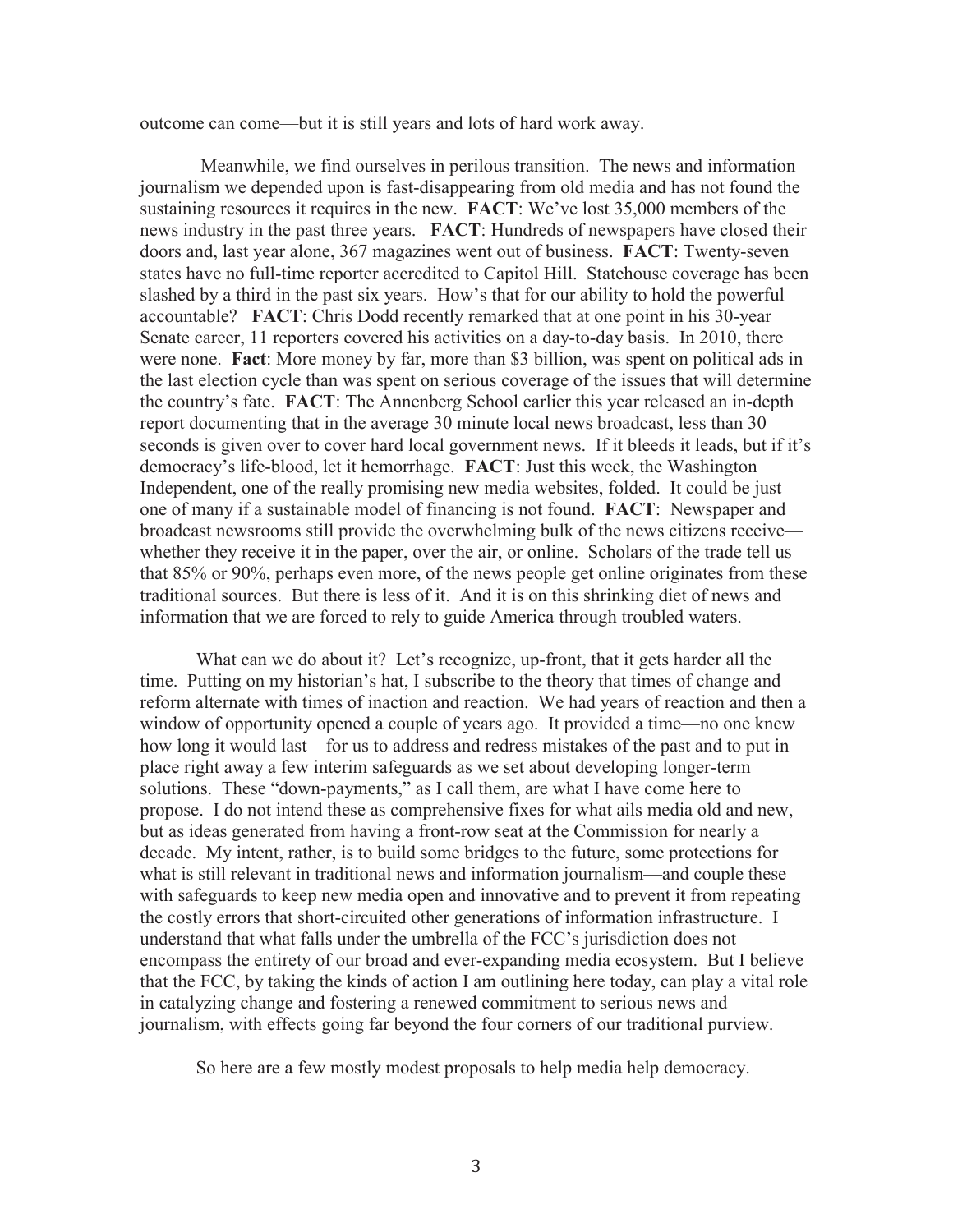For traditional media that remains so critical to our news and information: The Federal Communications Commission should conduct a Public Value Test of every broadcast station at relicensing time—which should occur, I believe, every four years in lieu of the slam-dunk, no-questions-asked eight year renewals we dispense 100% of the time now. If a station passes the Public Value Test, it of course keeps the license it has earned to use the people's airwaves. If not, it goes on probation for a year, renewable for an additional year if it demonstrates measurable progress. If the station fails again, give the license to someone who will use it to serve the public interest.

The FCC's Public Value Test would include the following:

- **(1) Meaningful Commitments to News and Public Affairs Programming.** These would be quantifiable and not involve issues of content interference. Increasing the human and financial resources going into news would be one way to benchmark progress. Producing more local civic affairs programming would be another. Our current children's programming requirements—the one remnant of public interest requirements still on the books—helped enhance kids' programming. Now it is time to put news and information front-and-center. At election time, there should be heightened expectations for debates and issues-oriented programming. Those stations attaining certain benchmarks of progress could qualify for expedited handling of their license renewals. This requirement would have, by the way, important spill-over effects in a media environment where many newspapers are owned by broadcast stations—although such cross-ownership is something I hope the Commission will put the brakes on.
- **(2) Enhanced Disclosure.** Requiring information about what programs a station airs allows viewers to judge whether their local station should be subsidized with free spectrum privileges. It opens a window on a station's performance. Right now the information we require on a station's public file is laughable and, believe it or not, the FCC generally does not even look at these files at re-licensing time. The public, too, has a right to easy access to this information so that its input counts at relicensing time. And citizens should be able to see the files on the Internet without spending a day tracking down and traipsing to the studio to go through the time-consuming and awkward motions of requesting and reviewing it. An enhanced disclosure proceeding has been before the Commission for two years. It may require some minor reworking but there is no reason not to complete this proceeding in the next 90 days.
- **(3) Political Advertising Disclosure.** When the accounting is completed, we will likely find that nearly \$3 billion was spent on media advertising in the recent campaign cycle. We the People have no idea who really paid for this political carpet-bombing. But we the people have a right to know who is bank-rolling these ads beyond some wholly uninformative and vapidlynamed group that appears on the bottom of the screen to mask the special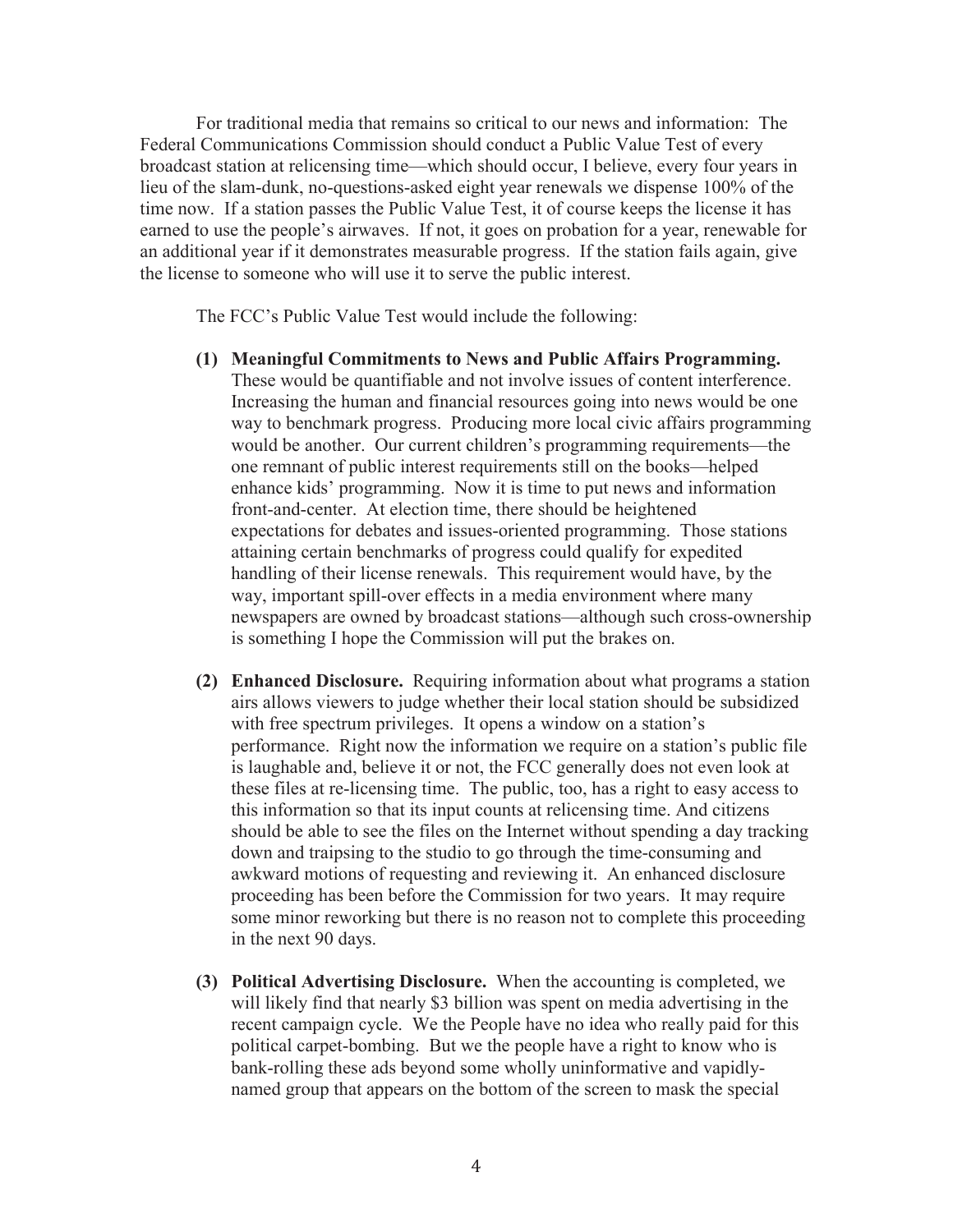interests it really represents. Both sides of the political spectrum are guilty of undemocratic sin here. The FCC worries, legitimately, about the dangers of placing a bottle of Coke or a tube of toothpaste on an entertainment program without disclosing who paid for the product's placement. Shouldn't we be even more concerned when unidentified groups with off-the-screen agendas attempt to buy election outcomes? I propose that the FCC quickly determine the extent of its current authority to compel release of what interests are paying for this flood of anonymous political advertising—and if we lack the tools we need to compel disclosure, let's go ask for them.

- **(4) Reflecting Diversity.** This is not the place for a disquisition on how poorly America's minorities, women and other diversity groups are faring on our broadcast media. The fact that people of color own only about 3.6% of fullpower commercial television stations pretty much documents the shortfall. Diversity goes to how groups are depicted in the media—too often stereotyped and caricatured—and to what roles minorities and women have in owning and managing media companies. The FCC's Diversity Advisory Committee has spent years providing us with specific, targeted recommendations to correct this injustice. How sad it is that most of these recommendations have not been put to a Commission vote. It is time to right this awful wrong.
- **(5) Community Discovery.** The FCC, back when stations were locally-owned and the license holder walked the town's streets every day, required licensees to meet occasionally with their viewers and listeners to see if the programs being offered reflected the diverse interests and needs of the community. Nowadays, when stations are so often owned by mega companies and absentee owners hundreds or even thousands of miles away—frequently by private equity firms totally unschooled in public interest media—we no longer ask licensees to take the public pulse. Diversity of programming suffers, minorities are ignored, and local self-expression becomes the exception. Here's some good news: Community Discovery would not be difficult to do in this Internet age, when technology can so easily facilitate dialogue.
- **(6) Local and Independent Programming.** The goal here is more localism in our program diet, more local news and information, and a lot less streamed-in homogenization and monotonous nationalized music at the expense of local and regional talent. Homogenized music and entertainment from huge conglomerates constrains creativity, suppresses local talent, and detracts from the great tapestry of our nation's cultural diversity. We should be working toward a solution wherein a certain percentage of prime-time programming—I have suggested 25 percent—is locally or independentlyproduced. Public Service Announcements should also be more localized and more of them aired in prime-time, too. And PEG channels—public, educational and government programming—deserve first-class treatment if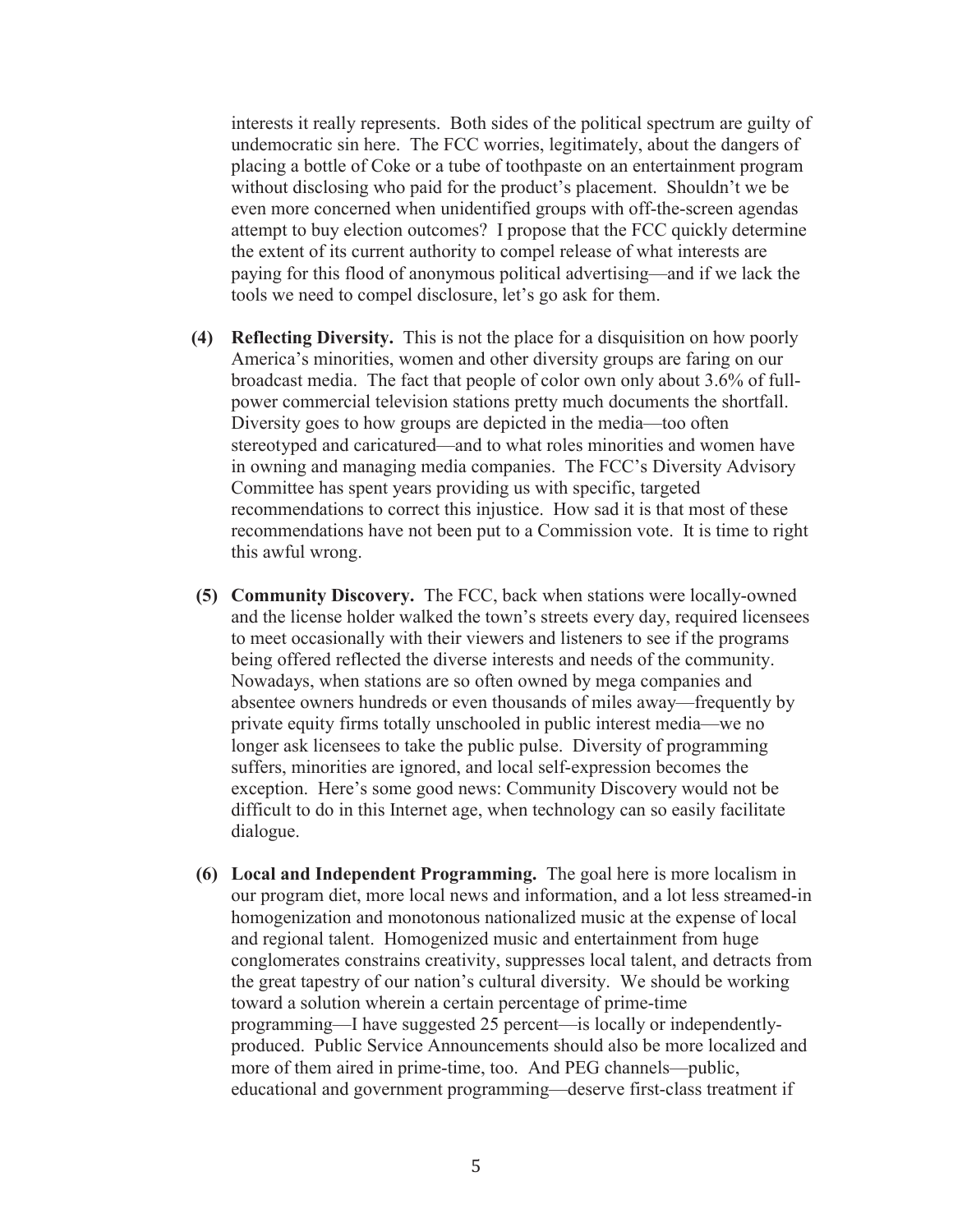we are to have a first class media.

**(7) Public Safety.** Every station, as a condition of license, must have a detailed, approved plan to go immediately on-air when disaster—nature-made or manmade—strikes. Stations, like government, have a solemn duty to protect the safety of the people. Preferably a station should be always staffed; if there are times when that is not possible, perhaps there are technology tools now that can fill in the gap and make the coverage instantaneous.

These few criteria for a Public Value Test are neither excessive nor onerous. But they would get us back to the original licensing bargain between broadcasters and the people: in return for free use of airwaves that belong exclusively to the people, licensees agree to serve the public interest as good stewards of a precious national resource. Importantly, these proposals are for the most part actions the FCC can take on its own authority. We can make this down-payment on media democracy now. As the old question goes: If not now, when? If not us, who?

In the longer term, the Commission and Congress will need to examine rules governing the structure of media ownership and perhaps other parts of our enabling Telecommunications statute. I hope that as part of the dialogue leading up to possible legislative changes, the country will engage in a serious discussion about increasing support for public broadcasting—the jewel of our media landscape. There will be those who will rail and rant to keep such a discussion from even starting. But the sad reality is that in this country, we spend, per capita, per annum, \$1.42 supporting public media. In other democracies, citizens happily pay up to hundreds of dollars more than that. Public media enjoys high levels of public trust in our country, and investing in its future is investing in our future. It's a subject we should be able to discuss calmly and thoroughly.

Some will say that attempting to repair commercial broadcasting is a fool's errand. "Licensees will never agree," I am told, "so why not just hit them with a spectrum fee and put that money toward public news and media?" That has its temptations, I admit, but it also requires an act of Congress—and that's not the likeliest of outcomes just now. It further demands that if Congress would ever impose such fees—over strong industry objections, of course—that it must then direct the monies collected to broadcast purposes rather than to, say, reducing the deficit, building an interoperable broadband public safety network, or—even though we're told they are history—earmarking for various and sundry purposes. I would hesitate to predict that outcome!

As for new media, none among us can predict how it will look 5 or 10 or 20 years hence. But there are steps we can take now to avoid the mistakes that bedeviled earlier communications break-throughs and to help create an environment where the genius of this opportunity-creating technology can truly flourish:

**(1) Guarantee Internet Freedom Now.** The on-ramps to the Internet must be open and accessible to all. If our national conversation is one day going to be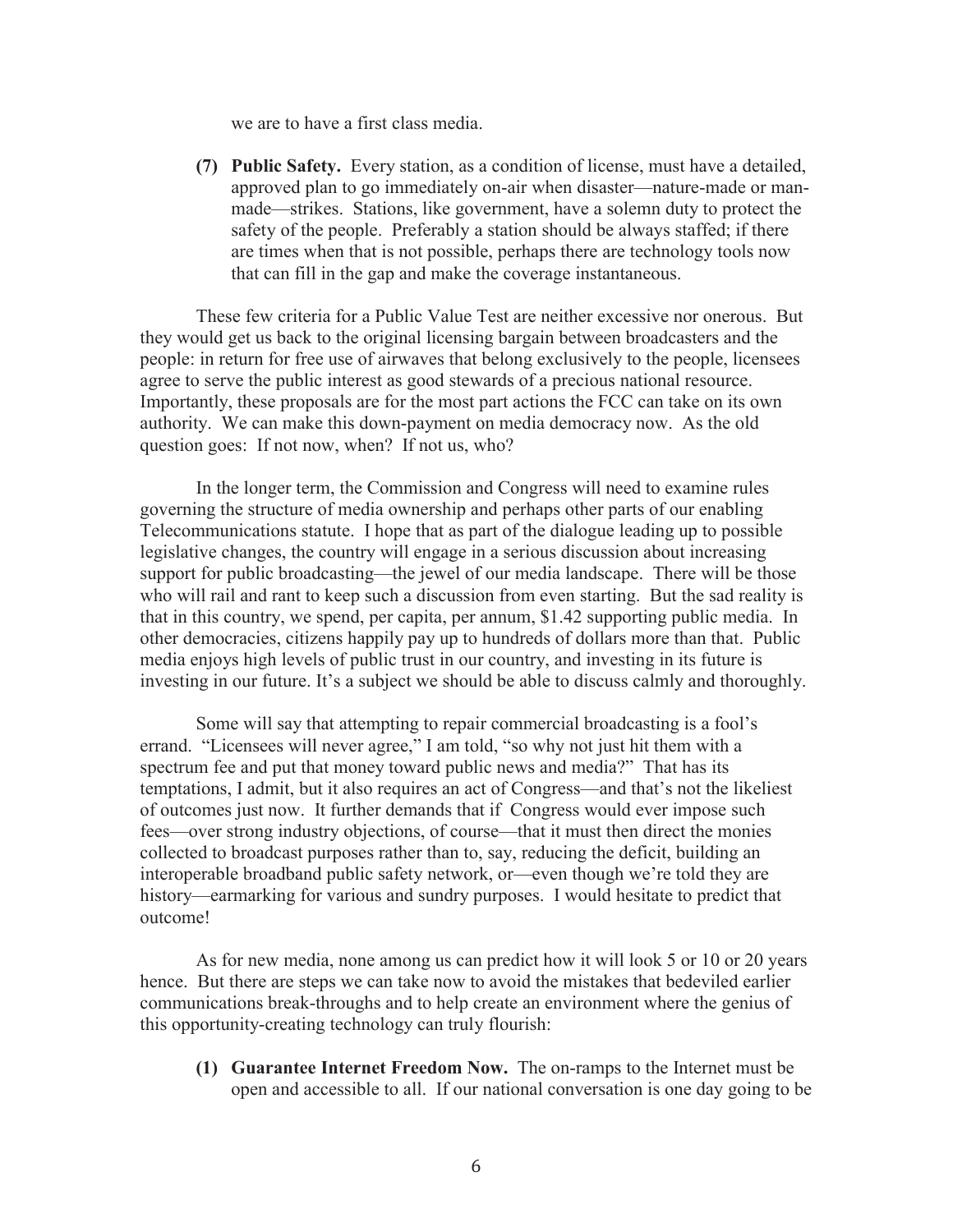broadband-based, we all need to be there. Access denied is opportunity denied. So-called "managed services" and "paid priority" cannot be allowed to supplant the quality of the public Internet service available to us all. "Reasonable network management" practices must never be allowed to cloak competitive one-up-manship. And citizens are entitled to an official venue the FCC—with access to the arcania of engineering data so we can determine whether, in a given case, it is reasonable for someone to be denied the full potential of the Internet and with power to put a stop to it if it is not. Internet Freedom also means guaranteeing openness in the wireless world as well as the wired. As people cut their wired connections, why would we deny them openness, accessibility and consumer protections in the wireless world? The implementation of such rights may need to vary a bit depending upon the technology platform—but the principle must stand. Internet freedom also means protecting consumers by implementing non-discrimination and transparency rules at the FCC. These rules must be put on the most solid possible legal foundation and be quickly and effectively enforceable. If this requires reclassifying advanced telecommunications as Title II telecommunications—and I continue to believe this is the best way to go we should just do it and get it over with. To expect openness, transparency, non-discrimination and consumer protections to evolve from strictly private management of our nation's critical information infrastructure is to expect what never was or ever will be.

- **(2) Encourage Broadband Competition.** Professor Benkler and others have thoroughly documented how other nations have used different procompetition tools like network-sharing and structural separation rules to avoid dominance by one or two carriers. Recent FCCs were too quick to foreswear such tools. We should be developing contingency plans to curtail network and spectrum monopolies and duopolies.
- **(3) Push for Digital Literacy.** One of the best parts of the FCC's National Broadband Plan is its advocacy for Digital and Media Literacy. We all need to know—especially our kids—how to use the liberating new tools of the Digital Age, and we all need to understand how these tools can help—or harm—us. I believe a worthy down-payment toward building this into our educational system is a K-12 online digital-media literacy curriculum, which local schools would be free to use or not. Many private and public entities have developed parts of such a curriculum. What we need now is a privatepublic partnership to get this up-and-running in the next two years. I am pleased that an inter-agency government team is now focusing on the new literacies, and I urge them to consider this proposal.

That's my plan for action now. The proposals I have made are not something I think it would be nice for us, the FCC, to do. They are things we *must* do if we are serious about making the Commission what it was intended to be and what we should all want it to be—an honest-to-goodness consumer protection agency.